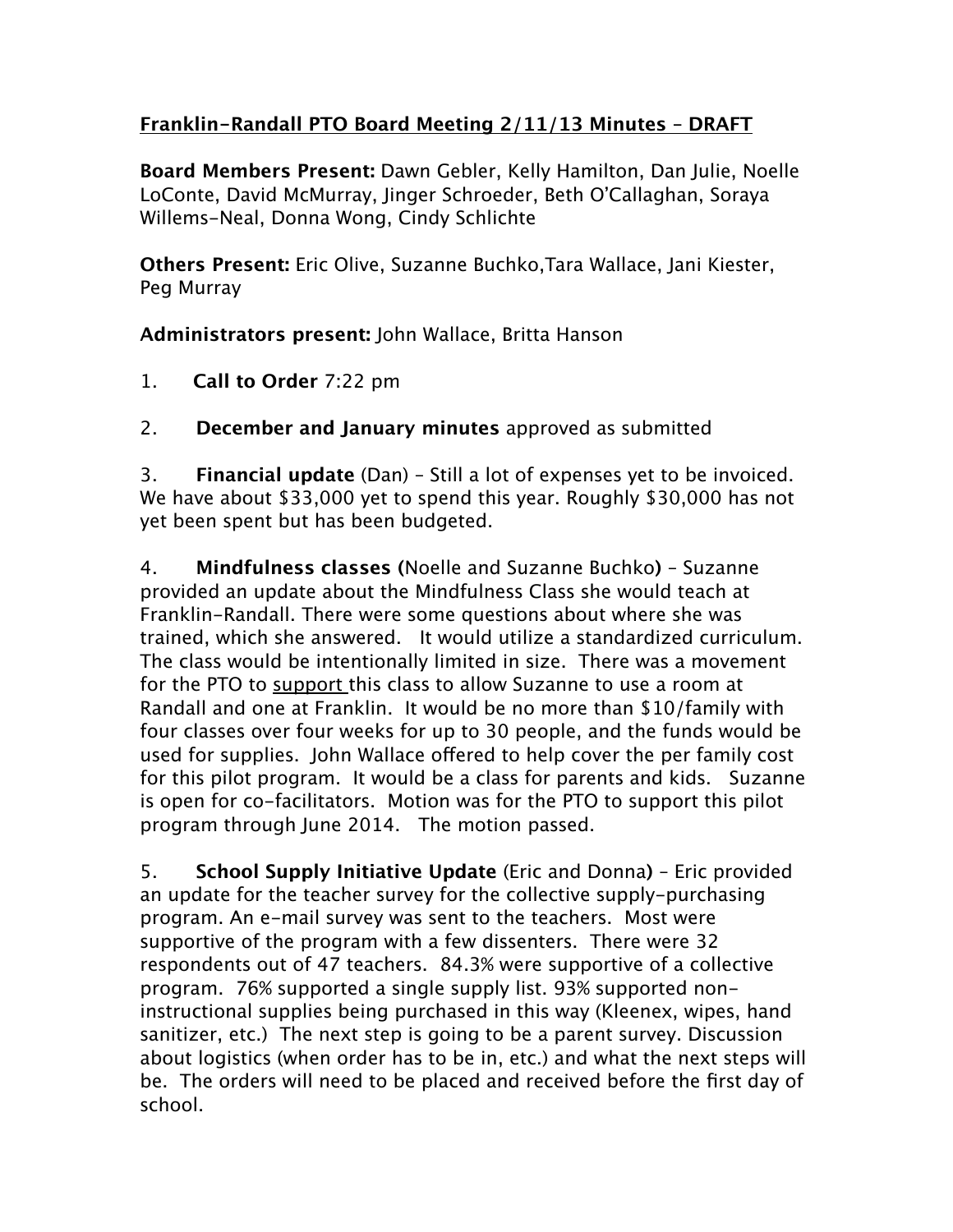6. **Discussion of Franklin-Randall PTO support for TEP or local families** (Kelly) There was some interest which emerged in the last few months in helping homeless/transitional families at Franklin-Randall and within MMSD in general. There are currently 1,100 homeless or transitional kids in the MMSD. There are currently 5 students at Randall who are homeless, and 9 at Franklin who are homeless. This is determined at the time of enrollment. The TEP (Transition Education Program) staf provided an update about their MMSD program and supports. Among other things, these kids get the supplies, clothes, food, etc., that they need. Peg M. commented that Franklin-Randall already does a really good job of meeting these basic needs with TEP's support. Enrichment is much harder for a multitude of reasons. A scholarship for these kids to go to After School would be a critical need. (Transportation can likely be arranged.) After School, Inc. has reduced down to 50% of full rate, but will not waive fees for homeless/near-homeless kids. (For schools that have an MSCR after school program, their fees can be waived, but F-R is not one of these sites.) Other schools have "Social Justice" funds for social work or support staff use for things such as paying off the balance for meals, gas cards, hotel bills. This would offer a "rapid response" for families acutely in need. Another need was for the kids to be able to stay in our schools for the whole year if they move. Mostly this is done through transportation from their new home to Franklin-Randall. Older kids can sometimes use the bus, but younger kids would need a cab which can be costly.

Peg noted some other needs are to help parents pay the students' lunch bills (at both schools). These would be non-free or reduced lunch families. Staff and lunch personnel pay this bill. Usually this happens when the families' free/reduced lunch status changes (were getting free/ reduced and now don't).

Britta discussed ways to help these children and families feel a part of our community. We should make these kids feel "welcome, wanted and safe." Britta also noted that there is a need for the families that do find housing to have furnishings, bedding, etc. to get themselves established.

It was noted that school staff currently often give their own money to support kids and families in need. There was also a discussion about staf using the F-R listserv for needs for families – the general sense was that our community would like to help, but don't know how or what is needed. Noelle offered to help Peg with these "asks".